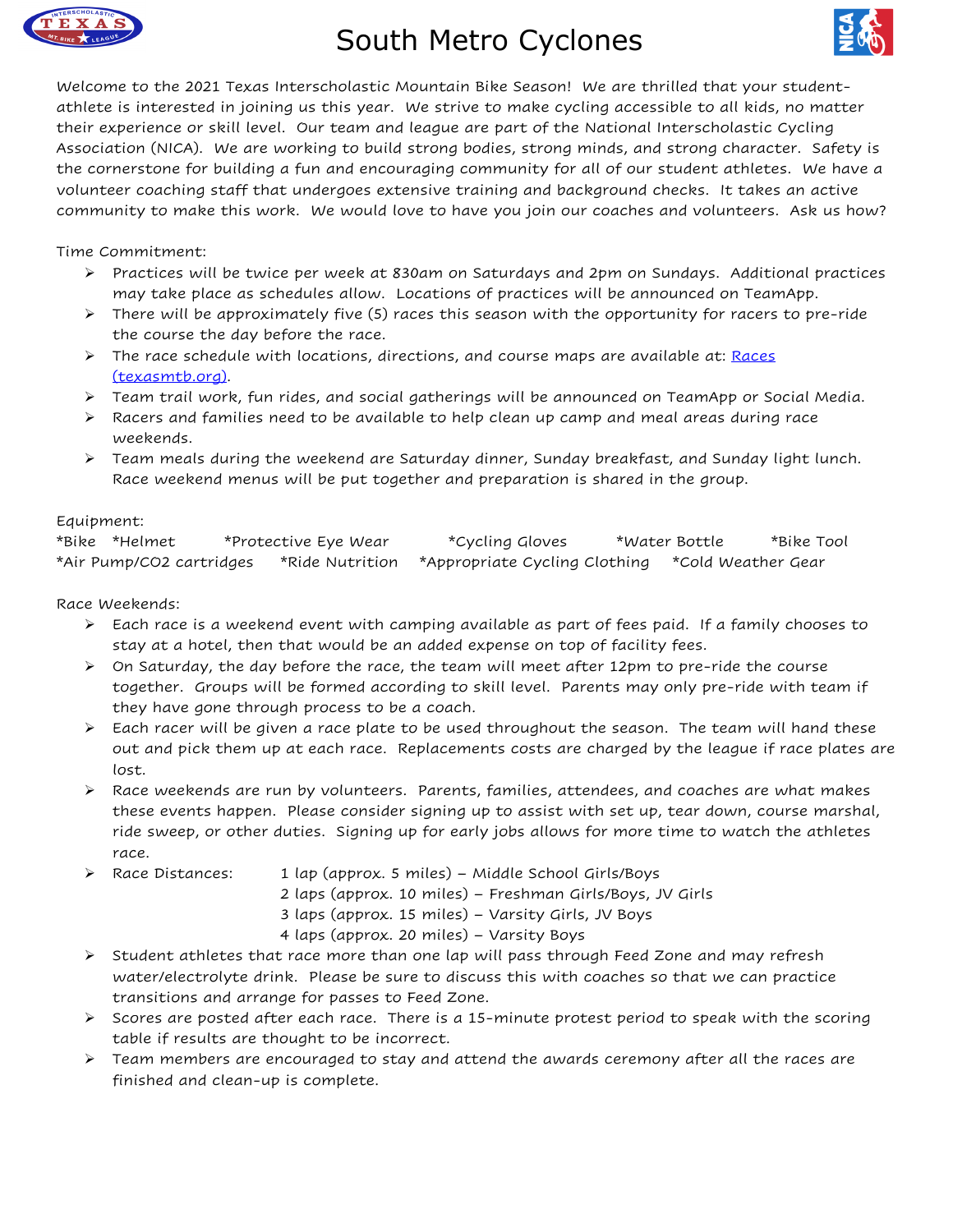

South Metro Cyclones



Financial Commitment:

- $\triangleright$  Team Dues \$100 (covers team registration fees, race meals, and t-shirts. Non-refundable).
- Ø NICA Membership Fee \$25 (Please register in Pit Zone on the NICA Website once you receive the invitation from the coaches)
- $\triangleright$  League Registration Fee \$25 for Middle School, \$40 for High School (Pit Zone)
- $\triangleright$  Per Race Registration Fee \$25 for Middle School, \$40 for High School (Pit Zone)
- $\triangleright$  Travel/Park Fees Each venue has per day user fees that include camping.
- $\triangleright$  Team Jerseys Team uniforms are available through Borah Teamwear.

Rider Expectations:

- $\triangleright$  Racing is not required. Please ask about the NICA Adventure path for activities that include cycling without the pressure of racing.
- $\triangleright$  Student athletes must maintain academics and attendance in school per parent expectations.
- $\triangleright$  Student athletes must make a good faith effort to attend all team events and come prepared for practices, rides, and races with required equipment in good working condition.
- $\triangleright$  Student athletes may not use headphones during practice/group rides.
- $\triangleright$  Cell phone usage will be limited to ride GPS tracking and parent communications.
- $\triangleright$  Review and understand and sign agreement in NICA rules for Student Athletes and Parents. NICA-Handbook.pdf (nationalmtb.org)
- $\triangleright$  Team Code of Conduct: Student athletes and Parents agree to: a) Maintain a positive, respectful demeanor toward coaches, ride leaders, volunteers, and other riders at all times. b) Follow coaches and other leader instructions immediately and fully during practice, training, and group rides, c) Give 100% effort and strive for excellence in all situations both on and off trails.

**Any student athlete or parent failing to comply with the expectations will result in a warning. If behavior persists, then a second warning will be issued via email from coaches. A third warning may result in suspension/dismissal from the team.** 

|                                       |                                        | Date:       |                        |  |
|---------------------------------------|----------------------------------------|-------------|------------------------|--|
| Student: ________                     |                                        | Date:       |                        |  |
| <b>Student Last Name</b>              | Student First Name                     | Cell #      | email                  |  |
| Parent/Guardian Last Name             | Parent/Guardian First Name             | Cell #      | email                  |  |
| <b>Emergency Contact Last</b><br>Name | <b>Emergency Contact First</b><br>Name | Cell #      | email                  |  |
| Student D.O.B                         | Grade                                  | School      | <b>School District</b> |  |
| <b>Medical Conditions</b>             | Known Allergy                          | Medications | T-shirt size           |  |
| Home Address                          |                                        |             | City                   |  |
|                                       |                                        |             |                        |  |

**Instructions to Join the Team:**

- ü **Fill out all above information and return to Cole Camp at: cole\_camp@yahoo.com**
- ü **Download Team App and sign up for group upon receiving invitation**
- ü **Pay Team Dues**
- $\checkmark$  Register on NICA Pit Zone upon receiving invitation and pay registration fees.
- $\checkmark$  Practice: Show up for weekly practice(s), ride as much on own as time/school allows